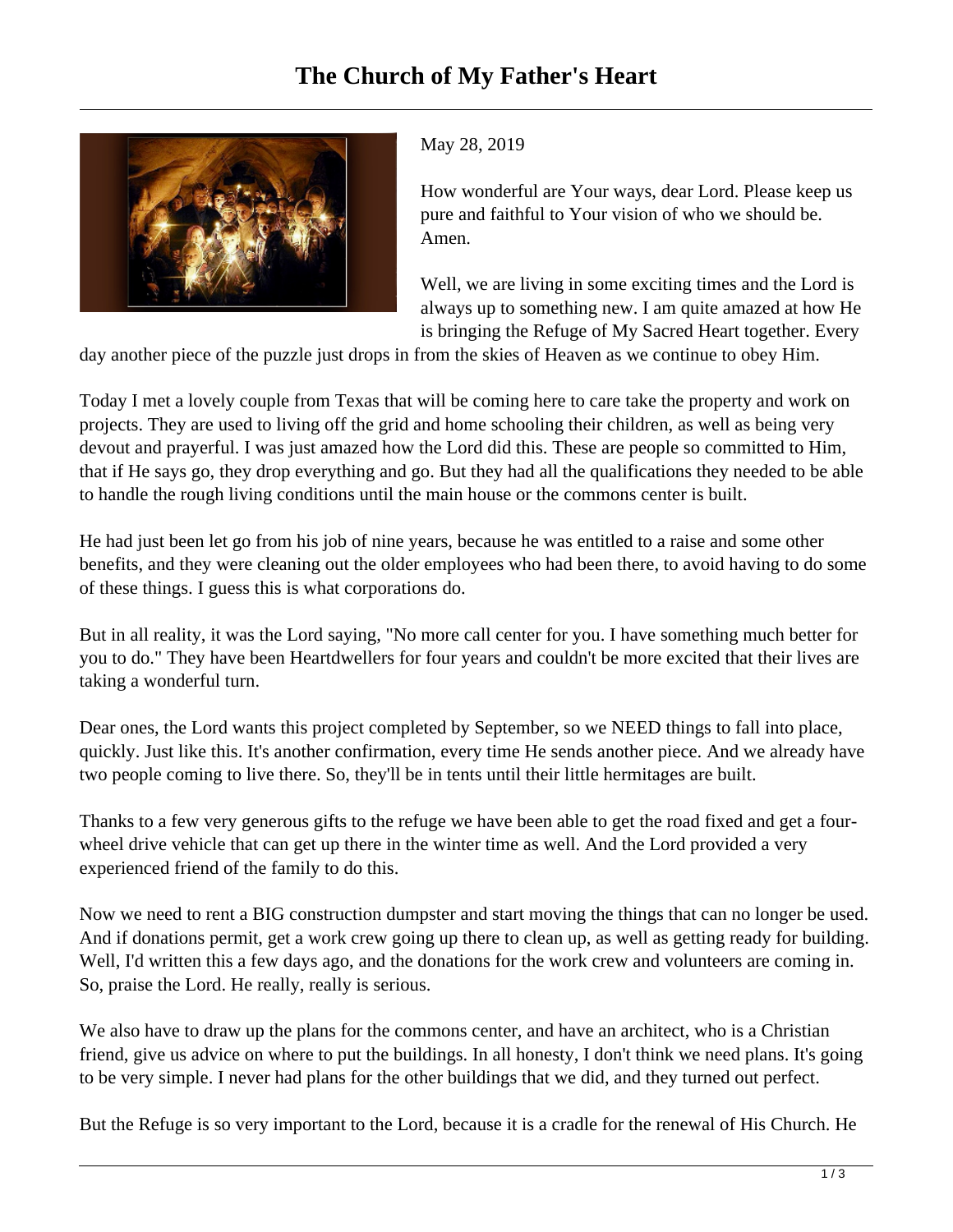wants it raw, rough, and very, very simple. So simple that indigent farming families would be right at home there.

This is what He has said to me, *"It's all about love, Clare. The Church only exists to demonstrate My Love. In the past, she has demonstrated her power, her wealth, her ability to subdue peoples and manipulate governments. No longer. She is being stripped down, naked so that the true Apostles may rise up and clothe her in My Love and Glory."*

And I think I quoted this statement to you in one of the messages we've just had.

My dear ones, it is very exciting what He is wanting to do. And we all know I am not qualified for this job at all. And THAT was deliberate on His part. I am seeing how those who have had training in the world are too hard to re-train. Better to start with little nobodies that only love the Lord and don't have a clue how to do anything is done without Him. YES!!! I hope this inspires you Heartdwellers. We are making a difference on a small scale, in the church. If He is doing what He seems to be telling me He is doing, this tiny work will perhaps merge with other tiny works for Him and will arise as the newly reformed Church He intended it to be from the very start.

And we have seen Melchisedech at the very start of the renewed Earth in the incredible dream that Ezekiel had. And he was present as if to say, "This is the real deal. We are doing this for the Church our Jesus began."

I have seen that others have caught the vision and kept it small and simple. Home groups, with fathers and mothers to guide the communities they live with, but on a small scale. The moment you gather large groups, you must have large extravagant buildings. And money invites the wrong element into the very foundation of the church.

Truly we must be virginal in our approach to rebuilding what the Lord has left with us.

His plans for the Refuge is to train up young apostles to circle the globe and bring His love back into the very foundation of the Church.

Yes, there will be healings and miracles. But the GREATEST miracle of all will be to see every Believer connected intimately to Jesus. And to have that as the very foundation of the Christian walk. Every Believer getting up in the morning to spend time with the love of their lives. Then healings and miracles will follow.

He has steered me totally clear of wanting all the supernatural signs, gifts, and miracles in operation. His focus is not on miracles. His focus is love and holiness. Then miracles will follow.

We don't want to cultivate those who focus on the gifts, but do not have this intimacy with Him. Without His Heart beating in our chests, we will misuse the gifts and start to worship them--or start to worship men who exercise them-- instead of Jesus. I believe that is a reason why we are seeing miracles that do not come from God--because people seek miracles instead of God. The enemy exploits that weakness and the pride and idolatry Christians fall into when miracles happen.

*"My sheep hear My voice, My sheep seek My face."* Jesus began. *"My sheep are Mine and none other's. I*